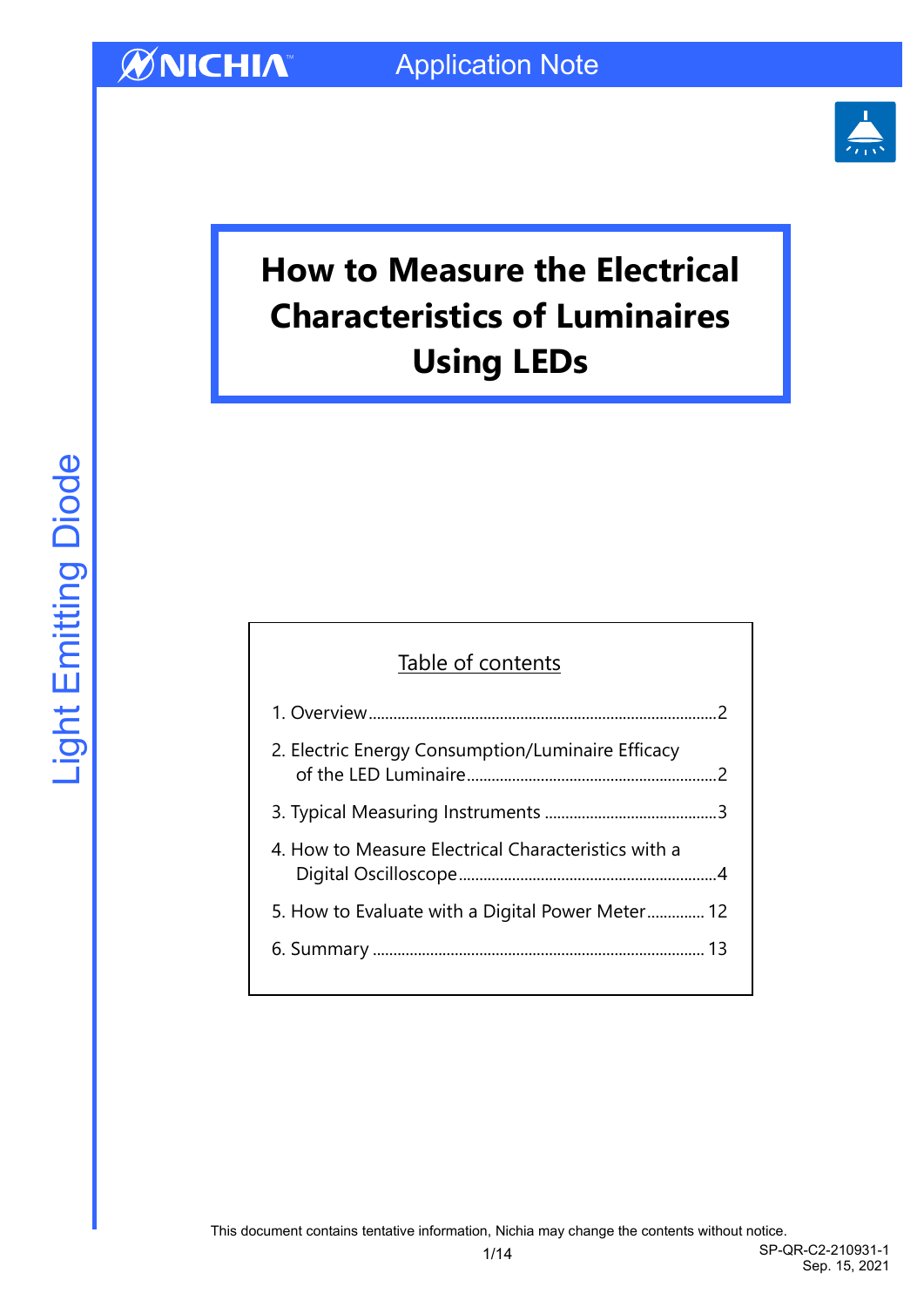### <span id="page-1-0"></span>**1. Overview**

In recent years, LED luminaires have been replacing lighting devices using conventional technologies (e.g. incandescent/fluorescent [CFL] lighting). White LEDs for general applications now have improved luminous efficacies and it has led to an increased number of LED luminaires claiming to have high luminaire efficacies. As a result, when designing a luminaire it is very important for luminaire designers to learn how to determine the electric power consumption (i.e. luminaire efficacy). This application note provides information for this purpose with an emphasis on how to use an oscilloscope for electrical measurements.

## <span id="page-1-1"></span>**2. Electric Energy Consumption/Luminaire Efficacy of the LED Luminaire**

There are two different types of LED luminaires: those that contain internal power supplies and those that require external power supplies for operation. LED luminaires with an internal power supply include a module mounted with LEDs (i.e. LED light engine) and a power supply circuit to convert alternating-current (AC) power to power that is suitable to operate the LEDs (i.e. AC/DC transformer/LED driver). There are many different types of AC/DC switching power supplies: Typically, they convert AC current to DC current with a bridging diode and increase/decrease the DC voltage with both a switching circuit and capacitor at the same time; there are also other transformers that only perform switching from AC to DC. Regardless of the type of AC/DC switching power supply, when AC current is converted to DC current and/or AC voltage is changed from one voltage level to another, a power loss occurs in the power supply. The power consumption at the lighting system level is the sum of the power used in the LEDs on the module and the power lost in the power supply. In other words, if the power supply's loss increases it causes the luminaire's power consumption to escalate, causing the luminaire efficacy to decrease. As a result, when designing an LED luminaire, it is important to determine the power supply energy loss first and then choose the LED(s) and design the LED circuit.



**Luminaire's Power Consumption = Electric Power Loss in the Power Supply + LEDs' Power Consumption**

Figure 1. Example of a LED Luminaire configuration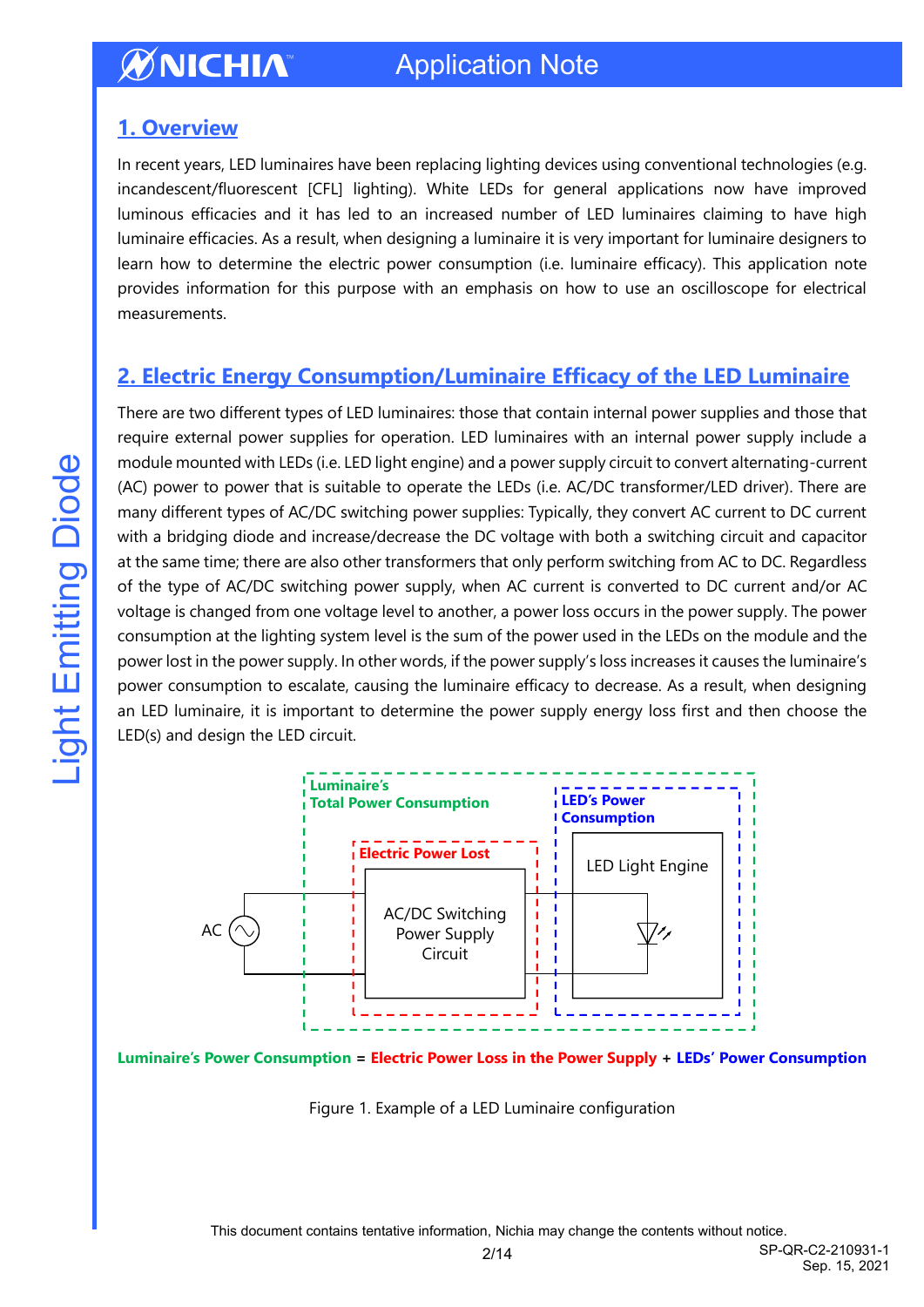## <span id="page-2-0"></span>**3. Typical Measuring Instruments**

There are various approaches and instruments for measuring electrical characteristics (e.g. electric power). All of these approaches and measuring instruments have advantages and disadvantages. For examples of these instruments and a summary of their advantages and disadvantages, refer to Table 1 below. In the following sections, two different approaches for measuring electric power are discussed: the first approach uses a digital oscilloscope and measures waveforms and calculates numerical values; the second approach uses a digital power meter and determines numerical values. The methods discussed here are intended to be performed with standard types of digital oscilloscopes/digital power meters. However, depending on the type of instrument used, it may cause damage to the instrument/equipment and/or danger to the user (e.g. electric shocks). Read the instructions/warnings for the instrument/equipment carefully and operate them correctly as instructed.

| <b>Measuring Instruments1</b> | <b>Advantages</b>                                                                                                                                                                                                                                                | <b>Disadvantages</b>                                                                                                                                                                                                      |
|-------------------------------|------------------------------------------------------------------------------------------------------------------------------------------------------------------------------------------------------------------------------------------------------------------|---------------------------------------------------------------------------------------------------------------------------------------------------------------------------------------------------------------------------|
| Simple Electric Power         | · Easy connection                                                                                                                                                                                                                                                | · Limited to electric power                                                                                                                                                                                               |
| Meter<br>10.0 W               | · Inexpensive<br>· Excellent portability                                                                                                                                                                                                                         | measurement (Current/voltage<br>measurement is not supported)<br>· Low accuracy (trade-off for the<br>inexpensive price)                                                                                                  |
| Digital Multimeter            | · Easy operation<br>·Compact models available;<br>excellent portability<br>· Some can measure electrical<br>characteristics (e.g. voltage,<br>current, resistance)                                                                                               | · Unable to determine the real<br>power in AC circuits (i.e. effective<br>voltage/current; however, power<br>factor measurement is not<br>supported)<br>· The circuit must be disconnected<br>when measuring the current. |
| Digital Oscilloscope          | · Monitors the waveform                                                                                                                                                                                                                                          | · Expensive                                                                                                                                                                                                               |
|                               | · Calculates electric power/power<br>factor by using the obtained<br>waveform data.                                                                                                                                                                              | · Poor portability                                                                                                                                                                                                        |
| Digital Power Meter           | · Electrical characteristics (e.g.                                                                                                                                                                                                                               | · Complicated wiring                                                                                                                                                                                                      |
|                               | voltage, current, electric power,<br>power factor, etc.) are displayed<br>in numeric values.<br>· Electric power consumption data<br>(e.g. accumulated electric power<br>consumption, electric power<br>consumption vs. time, etc.) are<br>displayed in a graph. | · Expensive<br>· Poor portability                                                                                                                                                                                         |

#### Table 1. Instruments for Measuring Electrical Characteristics

Note:

<sup>1</sup> The images are only for reference purposes.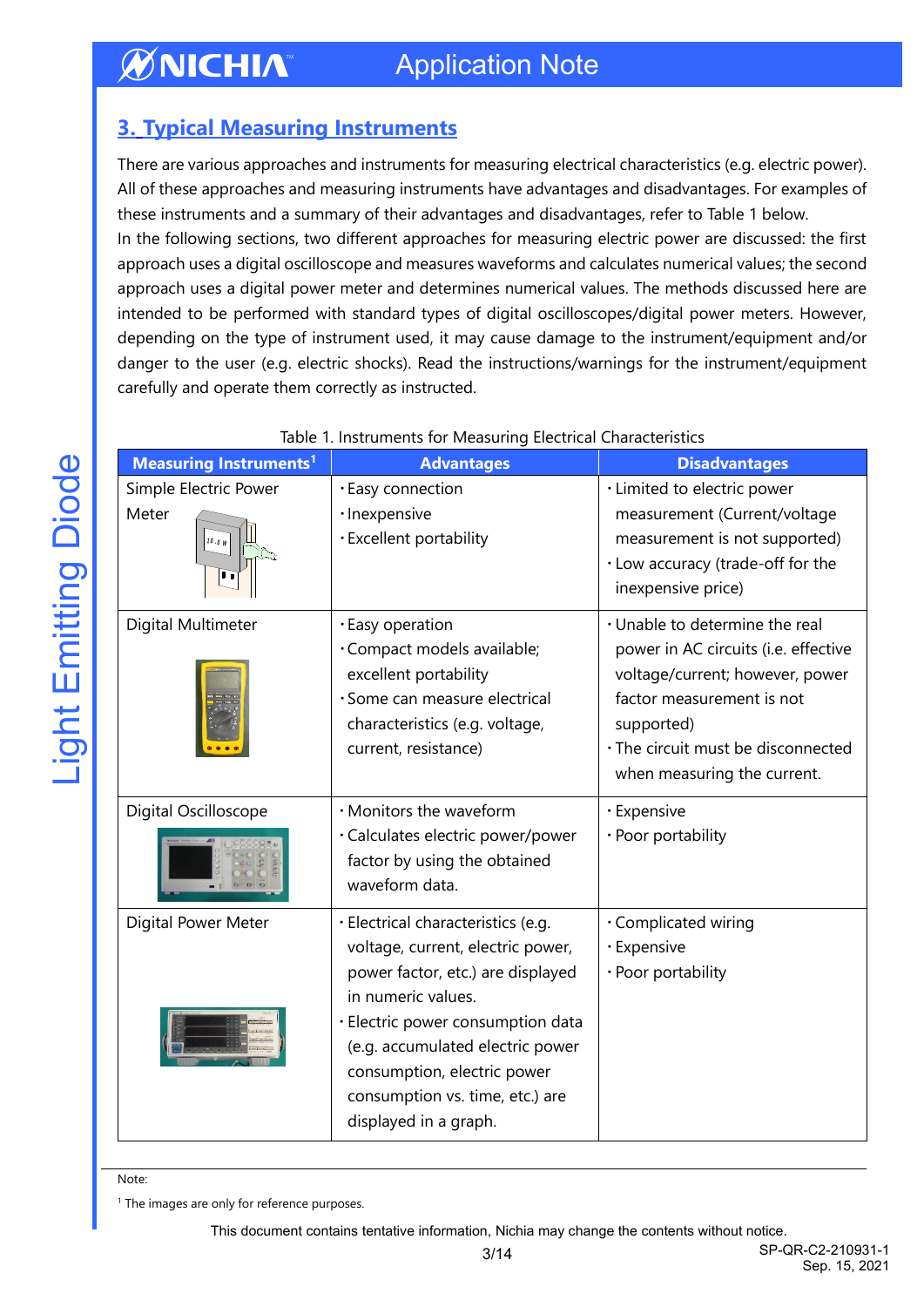### <span id="page-3-0"></span>**4. How to Measure Electrical Characteristics with a Digital Oscilloscope**

### 4.1. Digital Oscilloscope

The oscilloscope observes the change of an electrical signal (e.g. voltage, current, etc.) over time and presents the waveform on the display in a graph. Analog oscilloscopes (i.e. cathode-ray oscilloscopes [CRO]) were previously widely used, though now have been almost entirely replaced with digital storage oscilloscopes (DSO). DSOs are equipped with liquid-crystal display (LCD) panels and analog-to-digital converters (ADC), and store data in digital format. With these features, DSOs convert captured voltage signals (i.e. voltage waveforms) to digital data via the converter to store in the memory and present these waveforms in numeric data. This allows DSOs to calculate effective values and average values; if the voltage and current are measured at the same time via two different channels, it will allow the oscilloscope to calculate the electric power consumption and power factor.

### 4.2. How to Select an Oscilloscope and Probe

### 4.2.1. DSO

Refer to Table 2 below for important items to consider when selecting a digital oscilloscope.

| <b>Items</b>          | <b>Descriptions/Required Specifications</b>                                                                                                                                                                                                                                                                                                                                                                                                                                                                                                                                                                                                                                                                                                     |
|-----------------------|-------------------------------------------------------------------------------------------------------------------------------------------------------------------------------------------------------------------------------------------------------------------------------------------------------------------------------------------------------------------------------------------------------------------------------------------------------------------------------------------------------------------------------------------------------------------------------------------------------------------------------------------------------------------------------------------------------------------------------------------------|
| Number of<br>Channels | The number of channels that the device is capable of using for a measurement is an<br>important feature when selecting an oscilloscope. To determine electric power<br>consumption, the oscilloscope is required to measure the voltage waveform and<br>current waveform simultaneously. For this reason, the minimum number of channels<br>is two.                                                                                                                                                                                                                                                                                                                                                                                             |
| Bandwidth             | It refers to the range between the upper and lower frequencies that an oscilloscope<br>can capture, typically measured in hertz. To capture/measure radio frequency signals<br>or signals with fast rise times, the bandwidth is an important factor to consider when<br>selecting an oscilloscope. As a general rule, the samples per second should be at<br>least 5 times higher than the bandwidth being measured for accurate<br>measurements; however, most of the oscilloscopes available in the market at<br>reasonable prices these days have bandwidths over a few dozen MHz. As a result,<br>there will be no issues when using a general-purpose AC electric power supply (i.e.<br>typically operated on 50~60 Hz) for measurements. |
| Sampling rate         | It refers to the frequency of the sampling input signals, measured in the number of<br>samples per second. Typically, the samples per second rate should be at least 5<br>higher than the maximum bandwidth being measured; however, there will be no<br>issues when using a general-purpose AC electric power supply (i.e. typically<br>operated on 50~ 60 Hz) for measurements.                                                                                                                                                                                                                                                                                                                                                               |
| Insulation Type       | Typical oscilloscopes do not provide isolation from the ground (i.e. chassis ground)<br>nor isolation between channels; the chassis and channels are electrically connected.<br>When measuring a signal with this type of oscilloscope, if the reference point to<br>measure the waveform is a point other than ground or the potentials between the<br>This document contains tentative information, Nichia may change the contents without notice.                                                                                                                                                                                                                                                                                            |

Table 2. Typical DSO Specifications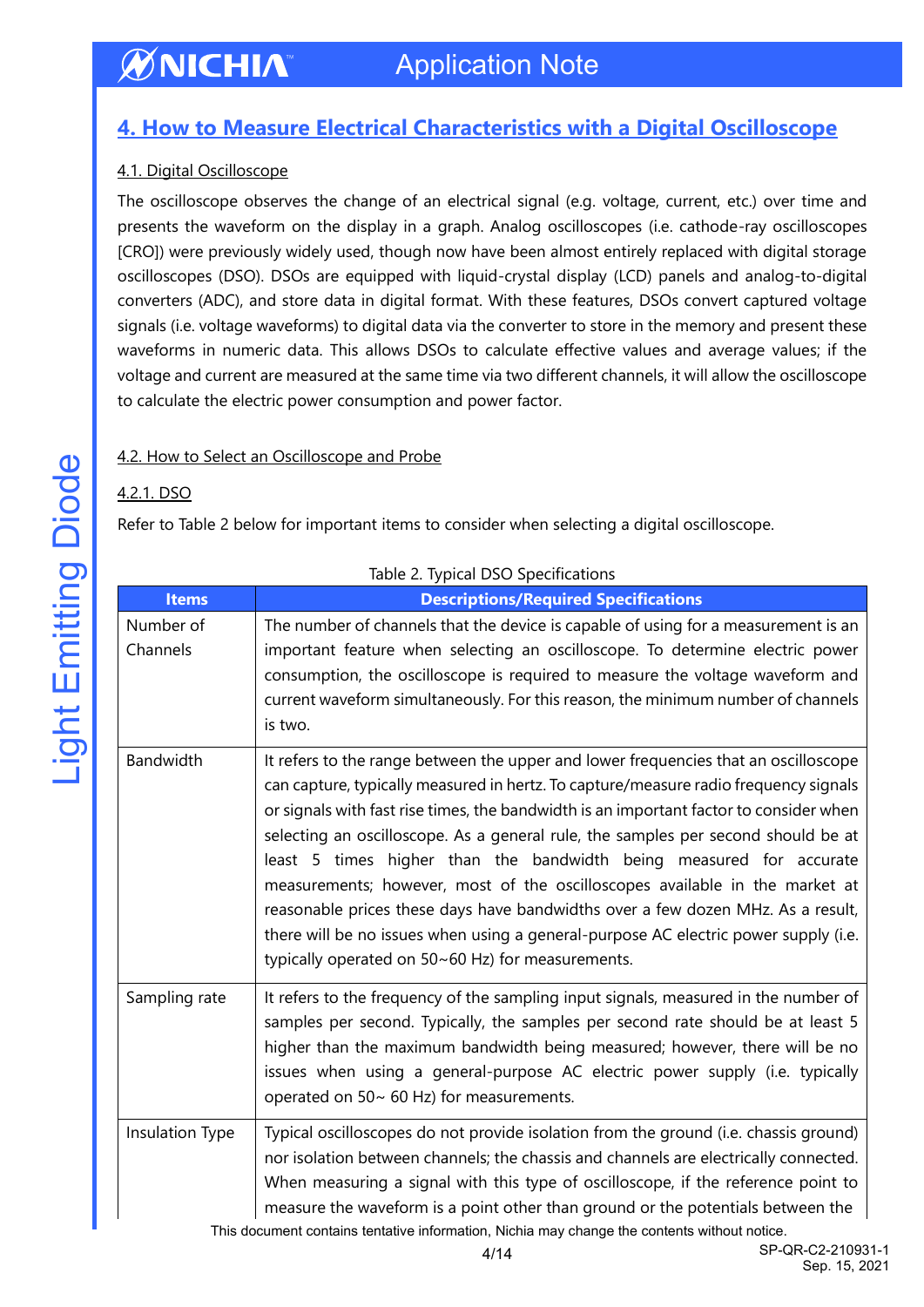channels are different, it may damage the instrument and/or cause injury (e.g. electrical shock). This can be avoided by either using a special type of oscilloscope with channel-to-channel isolation and channel-to-ground isolation, or by using a high differential probe. For more details on high differential probes, see 2) High Voltage Differential Probes below.

### 4.2.2. Current Probes

If an AC probe is used to measure AC current/voltage (e.g. main electric power), it may cause the measurement to be inaccurate. In this case, AC/DC current probes should be used. Ensure that a probe with sufficient capacity is selected to measure the target signals (e.g. the maximum currents, peak currents, etc.). Additionally, when measuring a low current, it is important to consider the oscilloscope's sensitivity (resolution).



Figure 2. Example of a Current Probe

### 4.2.3. High-Voltage Differential Probes

If the oscilloscope is a non-isolated input oscilloscope, depending on how the instrument is used, it may cause damage to the instrument and/or electrical shock. For this case, using a differential (isolated) probe enables the oscilloscope and/or the other channels to be isolated to ensure safe measurement.



Figure 3. Example of a High-Voltage Differential Probe

### 4.3. How to Use a Digital Oscilloscope

This section provides only basic instructions on how to use a digital oscilloscope. When using an oscilloscope refer to the manuals provided by the manufacturer for instructions on how to operate it properly.

#### 4.3.1. Calibration of the Oscilloscope

The oscilloscope and probes must be calibrated in order to ensure that the measurement is accurate and it should be done on a regular basis by an accredited laboratory.

### 4.3.2. Adjusting the Probe Settings

Passive probes are normally attached to oscilloscopes when purchased and the most common type of probes used with oscilloscopes typically have a 10:1 attenuation factor. For cases where other types of probes are used (e.g. current probes used when measuring current), the probe may have different attenuation factors. In this case, it is important to use the proper attenuation factor for the measurement and to ensure that the corresponding channel of the oscilloscope is correctly adjusted to match the attenuation factor. If the attenuation factors do not match between the probe and the corresponding channel, it may cause measurement errors; ensure that the same attenuation factor that is appropriate for the measurement is set on both the probe and oscilloscope sides.

Additionally, if a current probe is used continuously, the probe's magnetic core will become magnetized and it will prevent accurate measurements; ensure that the residual magnetisms are reduced/eliminated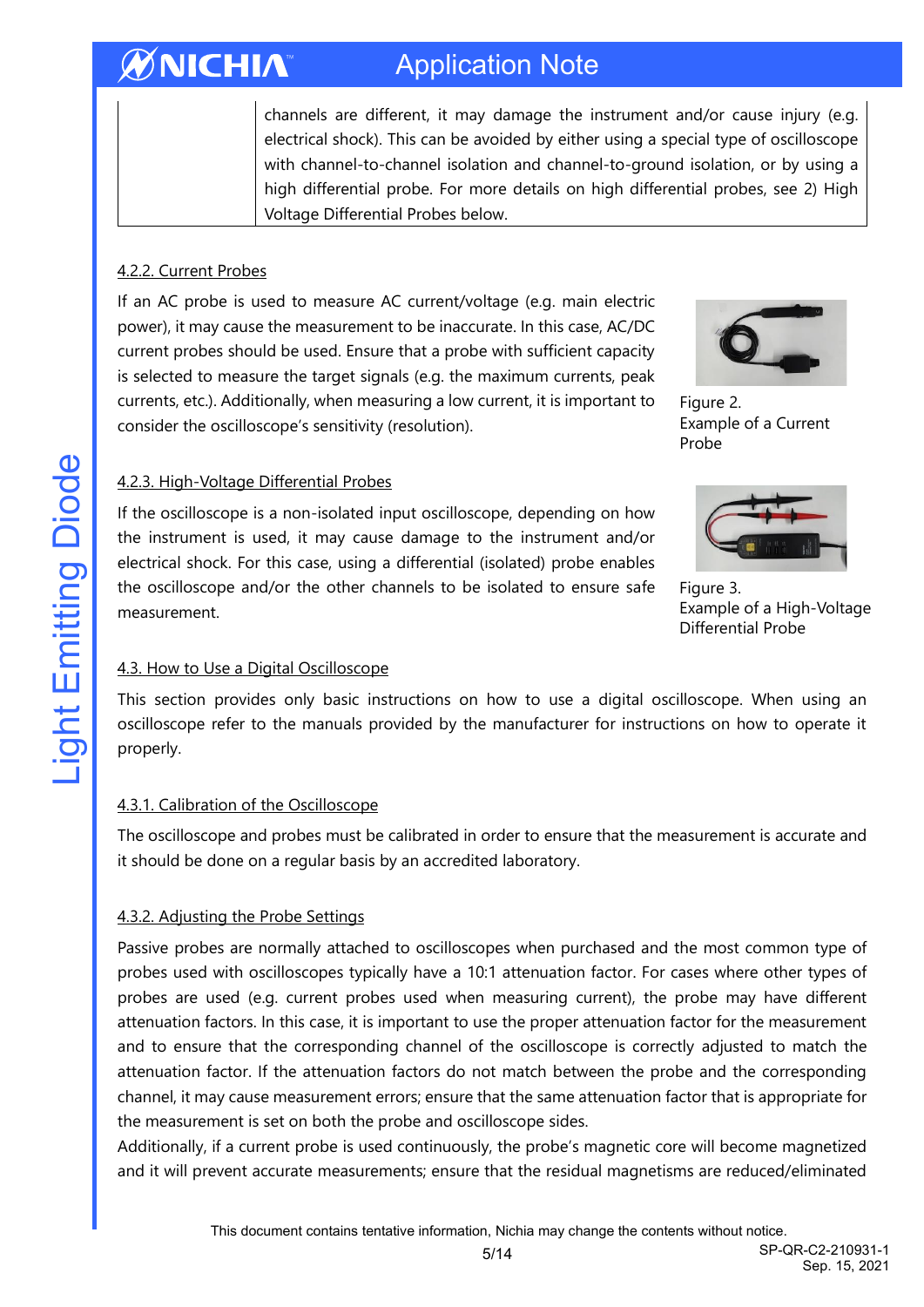## Application Note

on a regular basis. Depending on the probe that is used, this can be done by pressing the button to degauss when current is not applied to the measured item.

### 4.3.3. Adjusting the Horizontal and Vertical Settings

The range of the vertical axis (i.e. voltage) should be adjusted to enlarge the waveform to the maximum level while ensuring that the high and low points of the waveform do not exceed the vertical range of the field. If the range of the vertical axis is larger than it should be, it may cause the waveform to be difficult for the oscilloscope to read (see Figure 5); if it is too small, the waveform may be cut off at the top and bottom (see Figure 6). In either case, the oscilloscope may not be capable of displaying numeric values for the waveform due to these incorrect settings.

When setting the range of the horizontal axis (i.e. time), ensure that a sufficient number of wave cycles is displayed per measurement. If the range chosen is not sufficient, a correct waveform will not be formed and it will cause the oscilloscope to fail to display numerical values (see Figure 7).



### Figure 4. Figure 5.

Normal waveform is displayed (AC100V/60Hz) Range of the vertical axis is too large



Figure 6. The set of the set of the set of the set of the set of the set of the set of the set of the set of the set of the set of the set of the set of the set of the set of the set of the set of the set of the set of the





Range of the vertical axis is too large **Range of the horizontal axis is too small**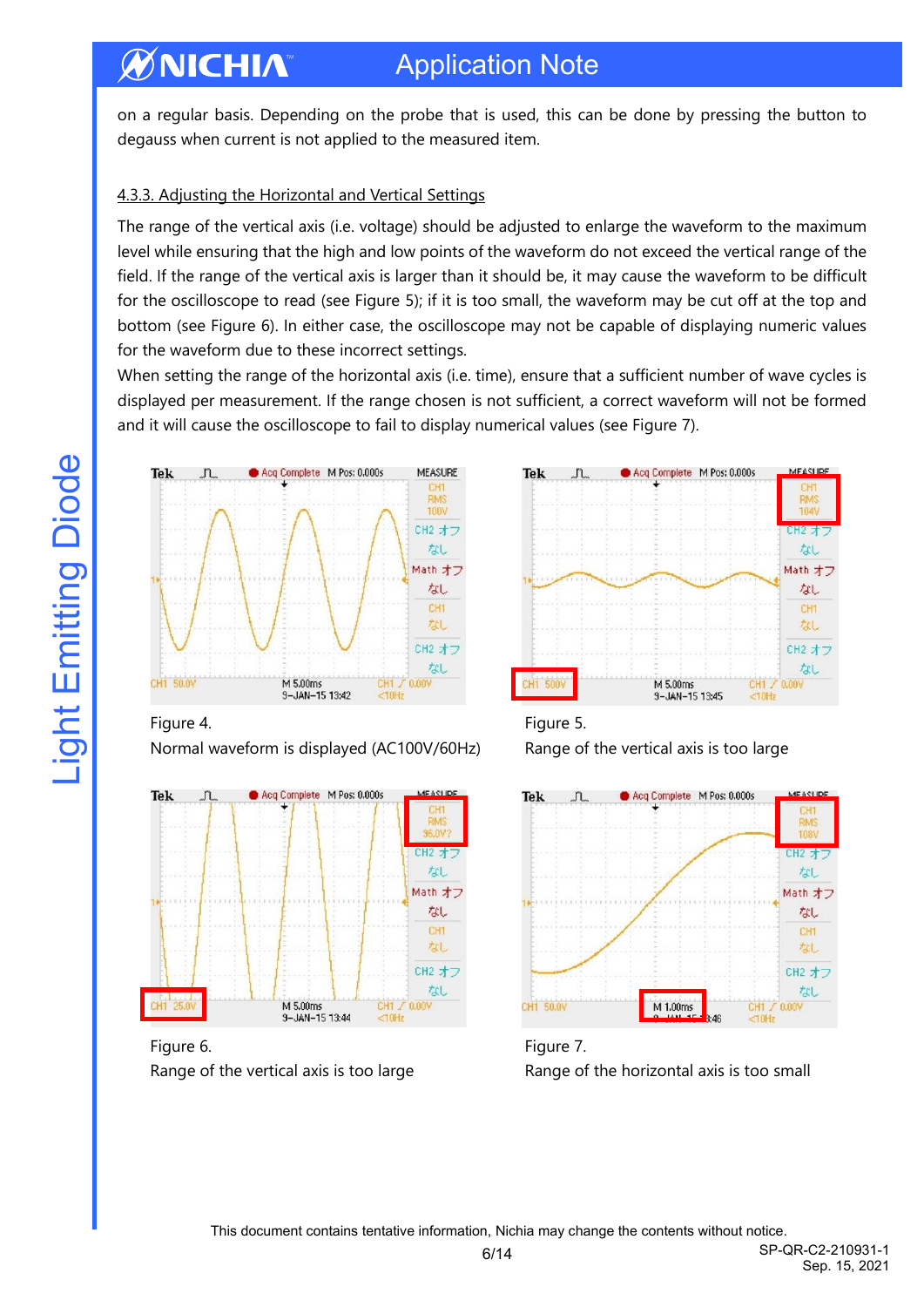# Application Note

### 4.3.4 Adjusting the Trigger Settings

A digital oscilloscope stores digital data in its memory after capturing voltage signals and converting them into digital data via the AC-DC transformer. Once the memory has reached full capacity, it will overwrite the oldest recording on a first-in, first-out basis. This can cause the waveform displayed on the oscilloscope to be unstable (e.g. the waveform appears to jitter back and forth horizontally on the oscilloscope display). To control the recording of signals in the memory and acquire a static image of the signals, the trigger function should be used and adjusted correctly.

The trigger settings can be adjusted by using trigger setting items, examples are listed in Table 3. If a trigger event does not occur, adjust the trigger level and/or change the trigger type (e.g. Edge, Video, Pulse, and Logic). If these settings are appropriate, then a valid trigger event occurs when a signal crosses the trigger point defined by the trigger position and trigger level according to the other settings (e.g. trigger type and slope).

| <b>Items</b>            | <b>Notes</b>                                                                                                                                                                                                                                                                                                                          |
|-------------------------|---------------------------------------------------------------------------------------------------------------------------------------------------------------------------------------------------------------------------------------------------------------------------------------------------------------------------------------|
| Trigger Type            | Select the shape of a waveform from several options (typically, "edge", "pulse",<br>"video" and "logic"). When any waveform that matches a selected type is detected,<br>a trigger event occurs. Edge triggering is the basic and most common type. To<br>measure a typical AC waveform (see Figure 8), select the "edge" type.       |
| Source                  | Select sources (e.g. channels, external sources, etc.) used to trigger signals                                                                                                                                                                                                                                                        |
| Slope                   | For edge triggering, it is required to select an option from "rising slope" or "falling<br>slope" for the oscilloscope to trigger when a signal meets selected conditions (e.g.<br>If "rise" has been selected and a signal meets the selected conditions for the trigger<br>level at the rising slope, then a trigger event occurs). |
| <b>Trigger Position</b> | Set the horizontal position (i.e. time/horizontal axis) to trigger signals. To see the<br>portion of a waveform captured before the point where triggering occurs, adjust<br>the trigger position horizontally for the captured waveform.                                                                                             |
| Trigger Level           | Set a voltage level (i.e. voltage/vertical axis) to trigger signals. When a signal meets<br>set conditions (e.g. slope, trigger position, trigger level, etc.), then a trigger event<br>occurs.                                                                                                                                       |

#### Table 3. Trigger Setting Items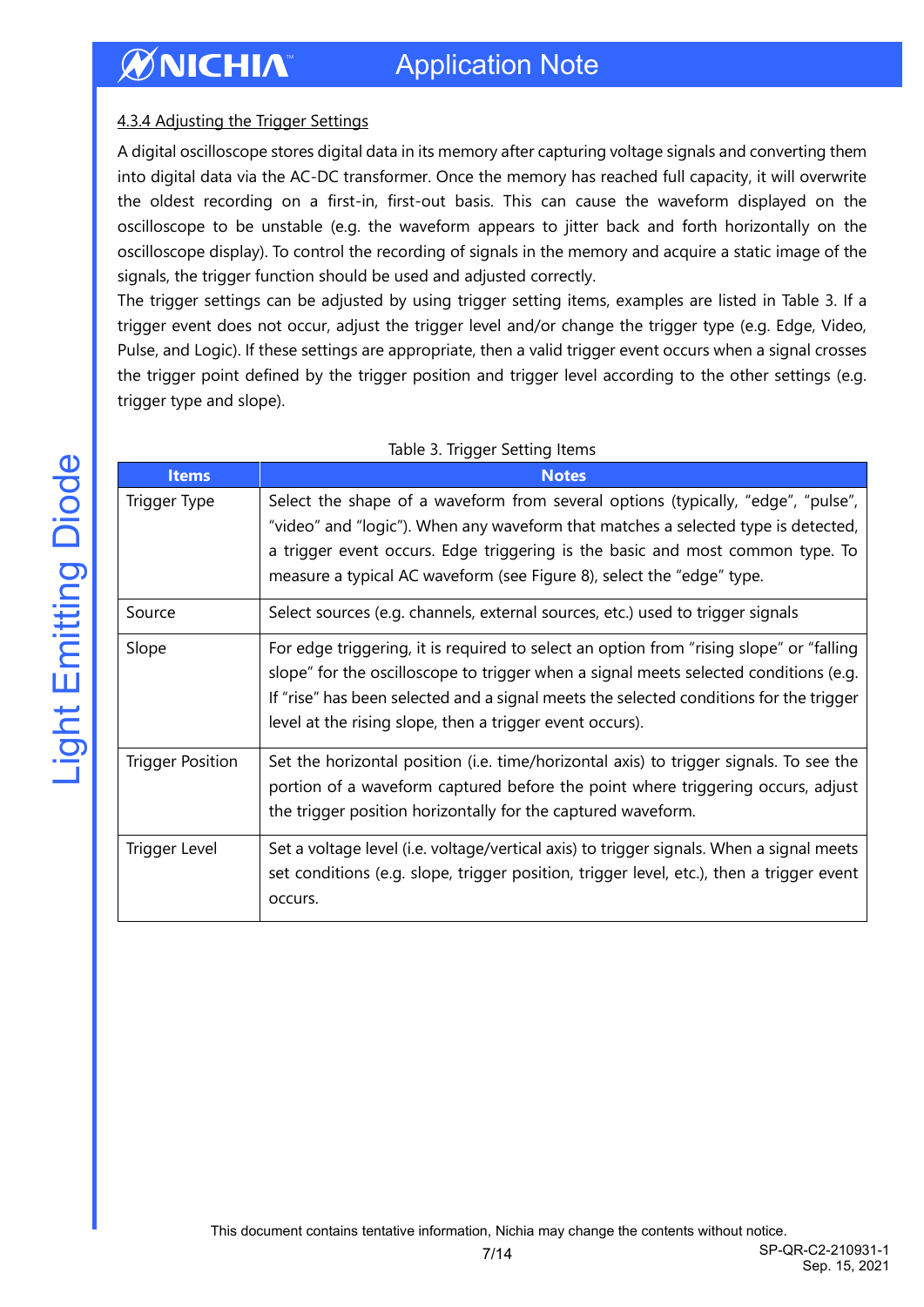# Application Note



Since the signal reached the point on the rising slope where both the trigger position and trigger level cross on the display, a valid trigger event has occurred (this makes the unstable waveform appear static).





Since the signal does not reach the point where the trigger position and level cross, a trigger event has not occurred (the waveform will continue to move horizontally).

When a Valid Trigger Event has Occurred When a Trigger Event Fails to Occur or is not Applied

### 4.4. How to Measure Electric Parameters with a Digital Oscilloscope

This section provides details on how to measure electrical parameters for AC power supplies using a digital oscilloscope.

### 4.4.1. How to Connect to a Digital Oscilloscope with Peripheral Equipment



Figure 10. How to Connect to a Digital Oscilloscope (Example)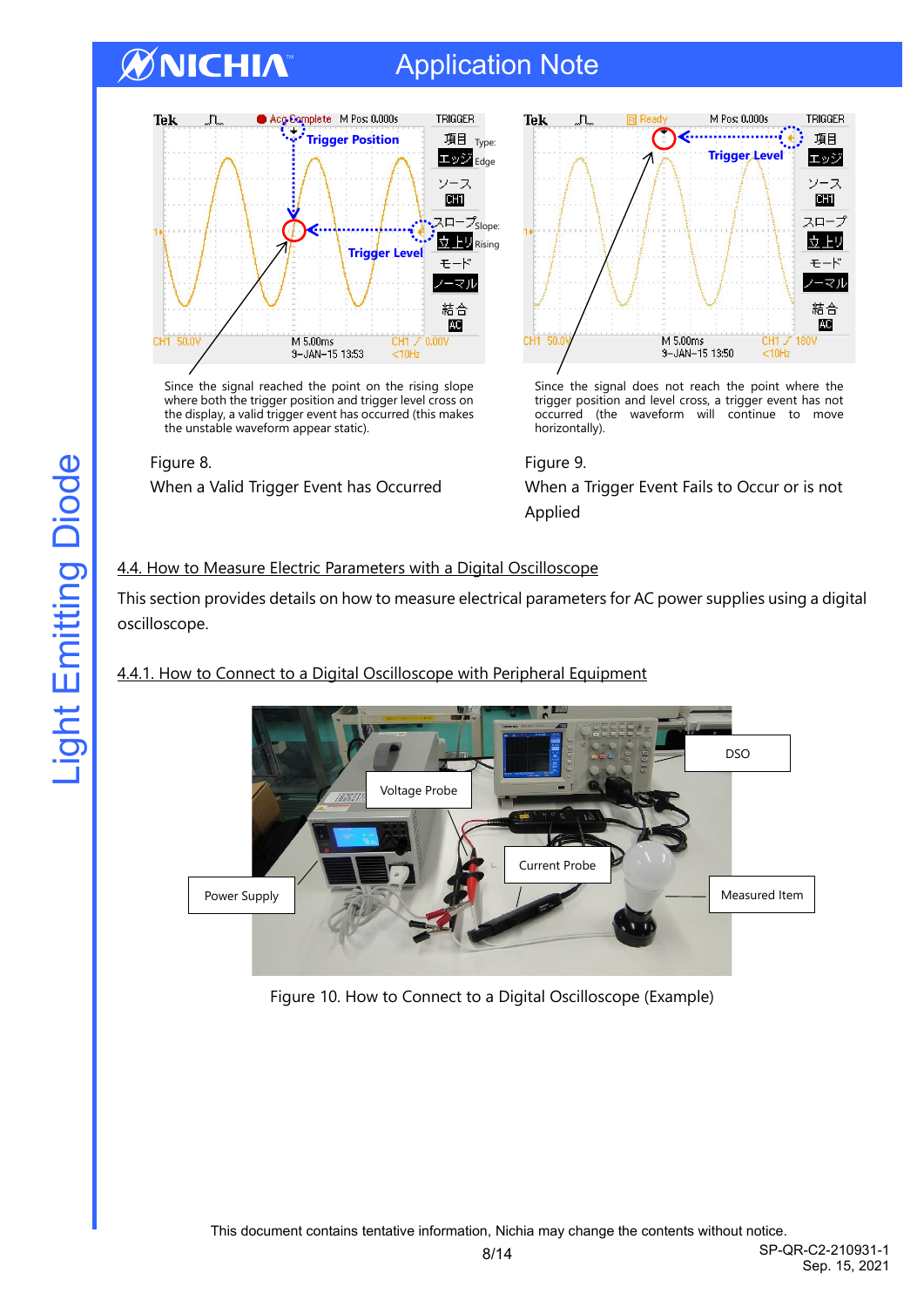### 4.4.2. Measuring Effective Voltage/Current

Effective voltage and current can be represented by the following Equation 1 and Equation 2 respectively. Digital oscilloscopes measure electricity according to a set sampling rate and store instantaneous values recorded at set intervals in the memory and it allows the oscilloscope to display effective values that have been calculated by the oscilloscope itself immediately after measurements. If it is possible to retrieve numerical data from the oscilloscope, then it will be possible to process the data on a computer by using spreadsheet software.

When triggering a signal, if the captured waveform appears cut off on the top/bottom or the number of the periods on the display is not sufficient, it may prevent the oscilloscope from storing correct instantaneous data; this may lead to incorrect numerical values being displayed on the screen. Adjust the horizontal/vertical scales (i.e. time and voltage scales) to ensure that appropriate shape of waveform/number of the periods are displayed on the screen (The numbers of periods displayed on the screen should be integral numbers).

*Effective Voltage(V)* = 
$$
\sqrt{\frac{1}{T} \int_0^T v(t)^2 dt}
$$
 Equation 1

where

v(t): Instantaneous voltage value, T: Number of periods (the number of sample captured)

*Effective Current(A)* = 
$$
\sqrt{\frac{1}{T} \int_0^T i(t)^2 dt}
$$

Equation 2

where

i(t): Instantaneous current value, T: Number of periods (the number of sample captured)



Figure 11. How an Oscilloscope displays effective values on the screen (Example)

### 4.4.3. How to Measure Effective Power (i.e. Power Consumption)

Effective power (i.e. power consumption) can be determined by Equation 3 below. If voltage and current signals are captured simultaneously, oscilloscopes can determine the effective power (i.e. power consumption) by using the measurement results.

*Effective Power*(*W*) = 
$$
\frac{1}{T} \int_0^T v(t)i(t)dt
$$
 Equation 3

where

v(t)i(t): Instantaneous electric power value, T: Number of periods (the number of sample captured)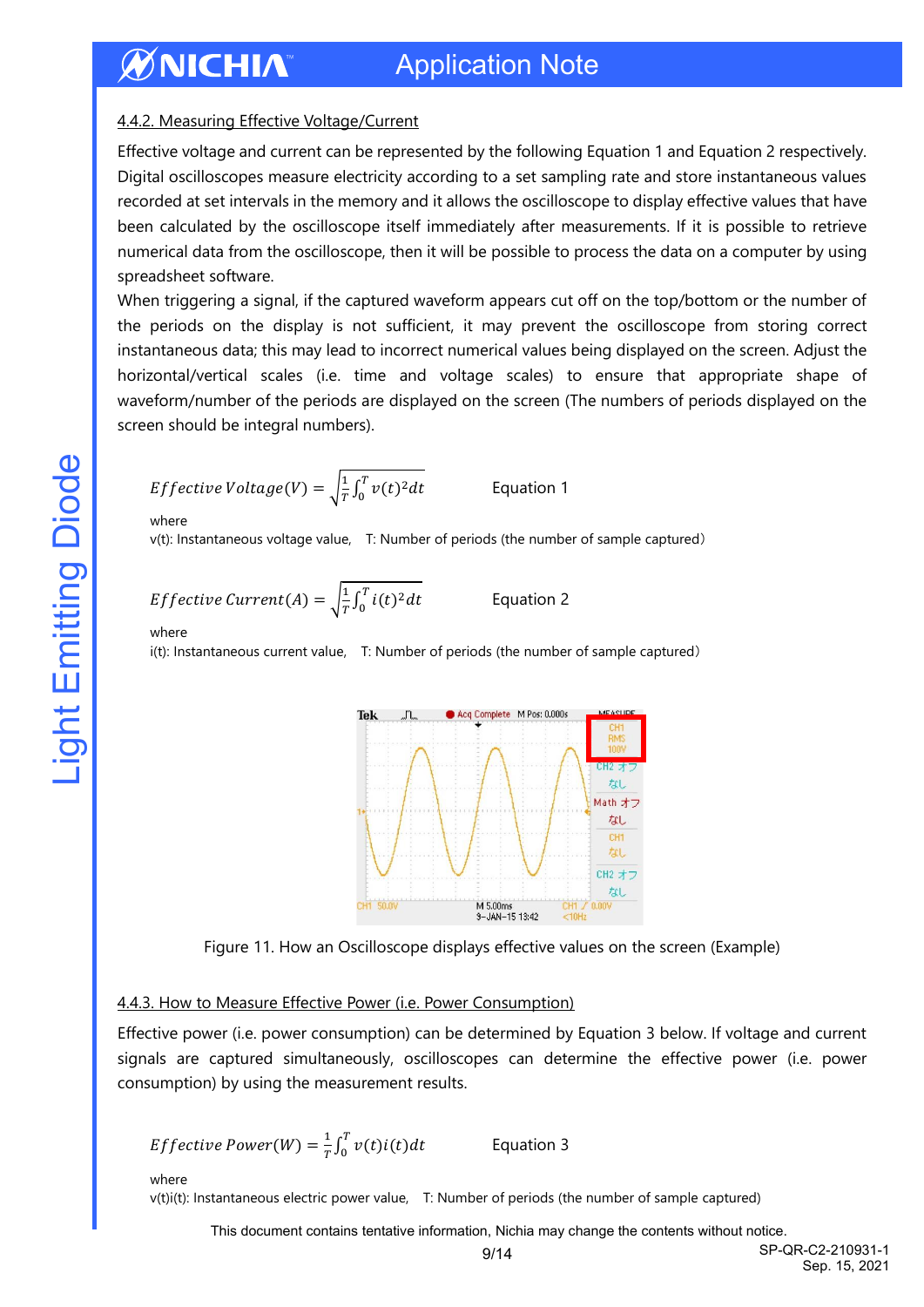1) The oscilloscope has used the math functions to multiply the instantaneous samplings of current and voltage and displayed the results as instantaneous samplings of electric power in waveforms (i.e. the Math waveform in red).

2) Additionally, it has used the calculated power waveform and displays the average value (i.e. "10.2VA" on the right side shown in the red box). This value is the effective power (power consumption).



Figure 8. A Digital Oscilloscope Calculating/Displaying Effective Power (Power Consumption)

### 4.4.4. Apparent Power/Power Factor

In the case of typical AC/DC power supplies, a phase difference occurs between voltage and current due to the reactive components of circuit elements used (e.g. capacitors, inductors, etc.). This phase difference generates reactive power that does not contribute to energy consumption in a luminaire. The sum of reactive power and effective power (i.e. actual electric power consumed in a luminaire) is referred to as apparent power (see Equation 4).

Apparent power can also be calculated by Equation 5; with this equation it is possible to determine apparent power by using effective values measured in section 2.4.2. Power factor refers to a value representing the ratio of effective power to apparent power (see Equation 6). The larger this value is and the closer it is to 1 (100%), the more desirable the power factor is for a power supply.

At an individual level, since only effective power is consumed by luminaires, even if the power factor is poor and the reactive power is large, it will not cause the luminaire power consumption to increase. At a facility level, however, a poor power factor may be an issue: the rated capacity of a facility (e.g. power plant, etc.) is measured in apparent power; if a power supply with poor power factor is used, it will cause the load on the facility to increase. To improve the power factor, there are cases where power factor correction (PFC) circuits are used.

| Apparent Power(VA) = Effective Power(W) + Reactive Power(var)           | Equation 4 |
|-------------------------------------------------------------------------|------------|
| Apparent Power(VA) = Effective Voltage(V) $\times$ Effective Current(A) | Equation 5 |
| Power Factor = $Effective Power(W)$ / Reactive Power(var)               | Equation 6 |

10/14 SP-QR-C2-210931-1 Sep. 15, 2021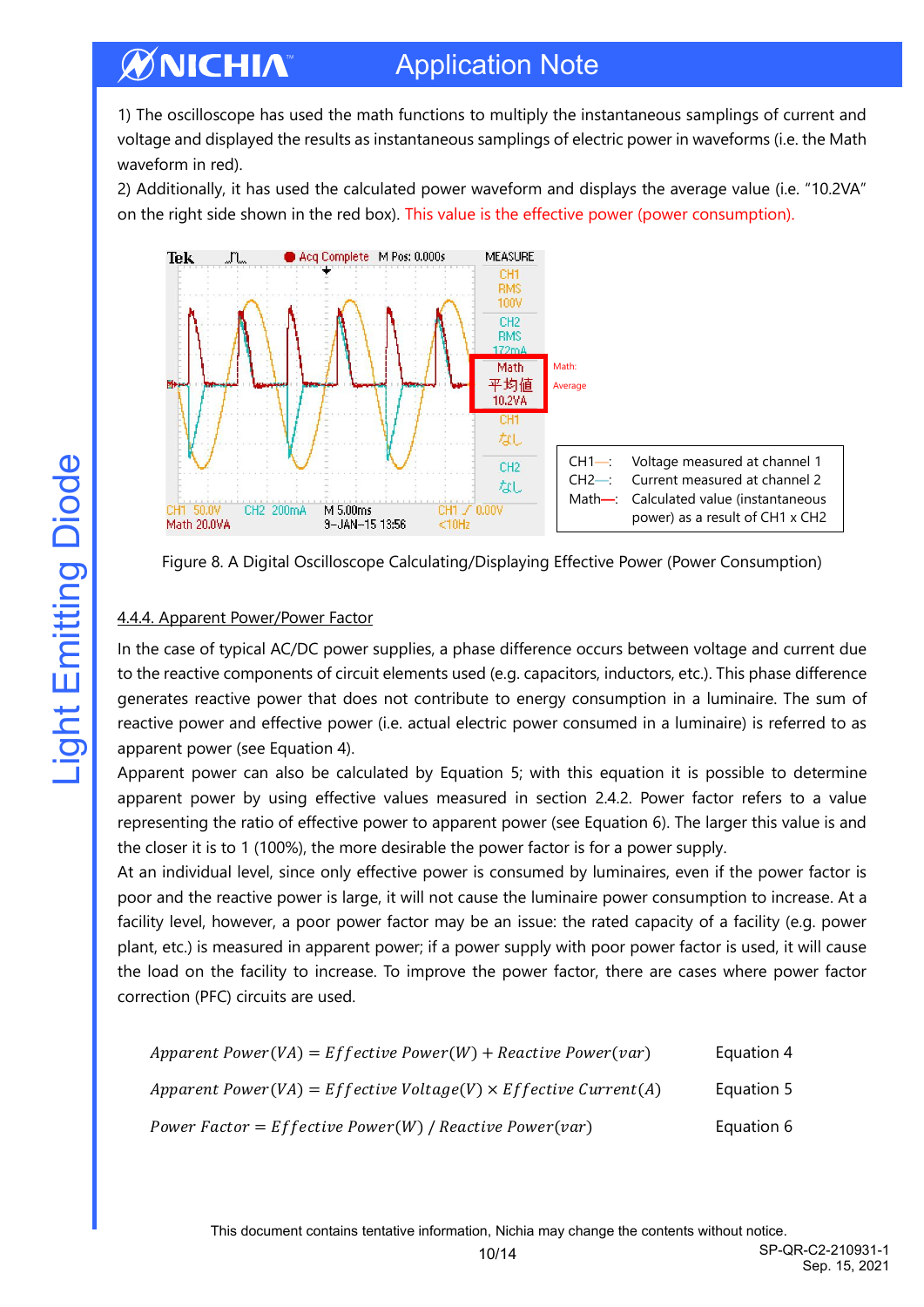### 4.5. How to Determine Power Supply Efficiency and Luminous Efficacy

To determine power supply conversion efficiency and power loss, measure the power consumption on both the input and output sides (see Equations 7 and 8). To determine the luminaire efficacy, attach the optics (e.g. secondary lens, covers, etc.) to the LED module and measure the system-level luminous flux and input power (i.e. luminaire power consumption). To determine the LED luminous efficacy, remove the optics from the LED module and measure the luminous flux and the output power of the LED module (see Equations 9 and 10).

Accordingly, when evaluating the LEDs for the chosen application, measure the LED module without any optics attached. If a part that can cause power loss is used on the same PCB, take this into consideration.

| Power Supply Power Loss(W) = Input Power(W) – Output Power(W) | Equation 7  |
|---------------------------------------------------------------|-------------|
| Power Supply Conversion Effeciency(VA)                        |             |
| $=$ (Output Power(W) / Input Power(W)) $\times$ 100           | Equation 8  |
| Luminaire $Efficacy(lm/W)$                                    |             |
| $=$ Luminaire Luminous Flux(lm) / Output Power(W)             | Equation 9  |
| LED Luminous $Efficacy(lm/W)$                                 |             |
| $=$ LED Module Luminous Flux(lm) / Output Power(W)            | Equation 10 |

11/14 SP-QR-C2-210931-1 Sep. 15, 2021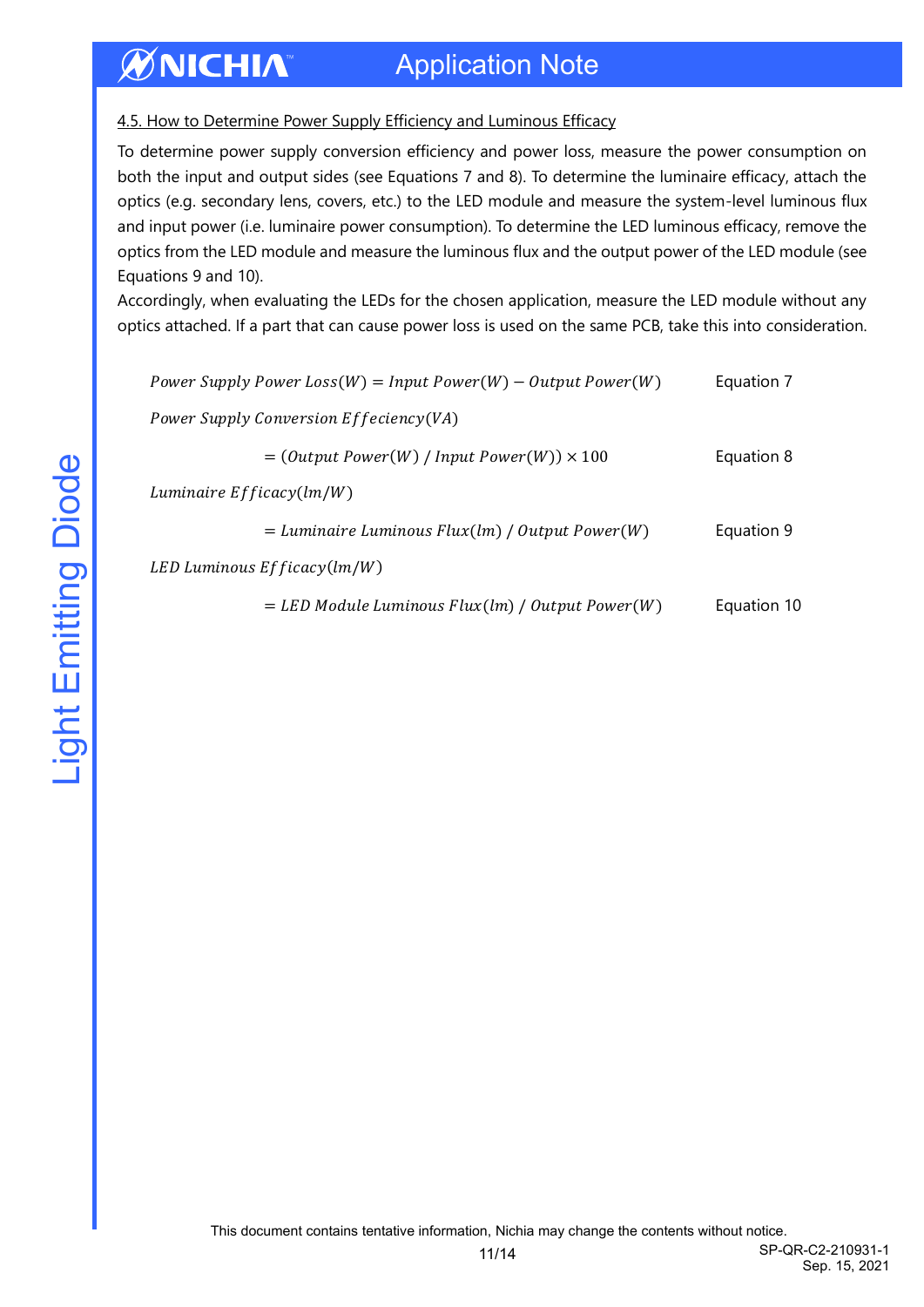## <span id="page-11-0"></span>**5. How to Evaluate with a Digital Power Meter**

### 5.1. Digital Power Meters

There are various types of instruments to measure electric power, ranging from ones that are inexpensive and simple to use but limited in capabilities to ones that are expensive, multifunctional and excellent in accuracy. Among these various types of watt meters, this section focuses on digital power meters (see Section 3) and provides information on how to measure with a digital power meter. In addition to basic features (e.g. instantaneous measurement/display of effective voltage/currents, power consumptions, power factors, etc.), some digital power meters are capable of providing advanced measurements (e.g. peak value, crest factor, total harmonic distortion [THD], etc.). It is possible to select a digital power meter that has the functions and degree of accuracy needed for the chosen application.

### 5.2. How to Use a Digital Power Meter

### 5.2.1. Circuit Connection Examples



Figure 13. Measuring Luminaire Power Consumption (Connecting to the power supply on the input side)

Figure 14. Measuring Luminaire Power Consumption (Connecting to the power supply on the output side)

### 5.2.2. How to Connect a Digital Power Meter to Measure Luminaire Power Consumption



Figure 15. Digital Power Meter Connection Example



Figure 16. Electrical connections on the back of a digital power meter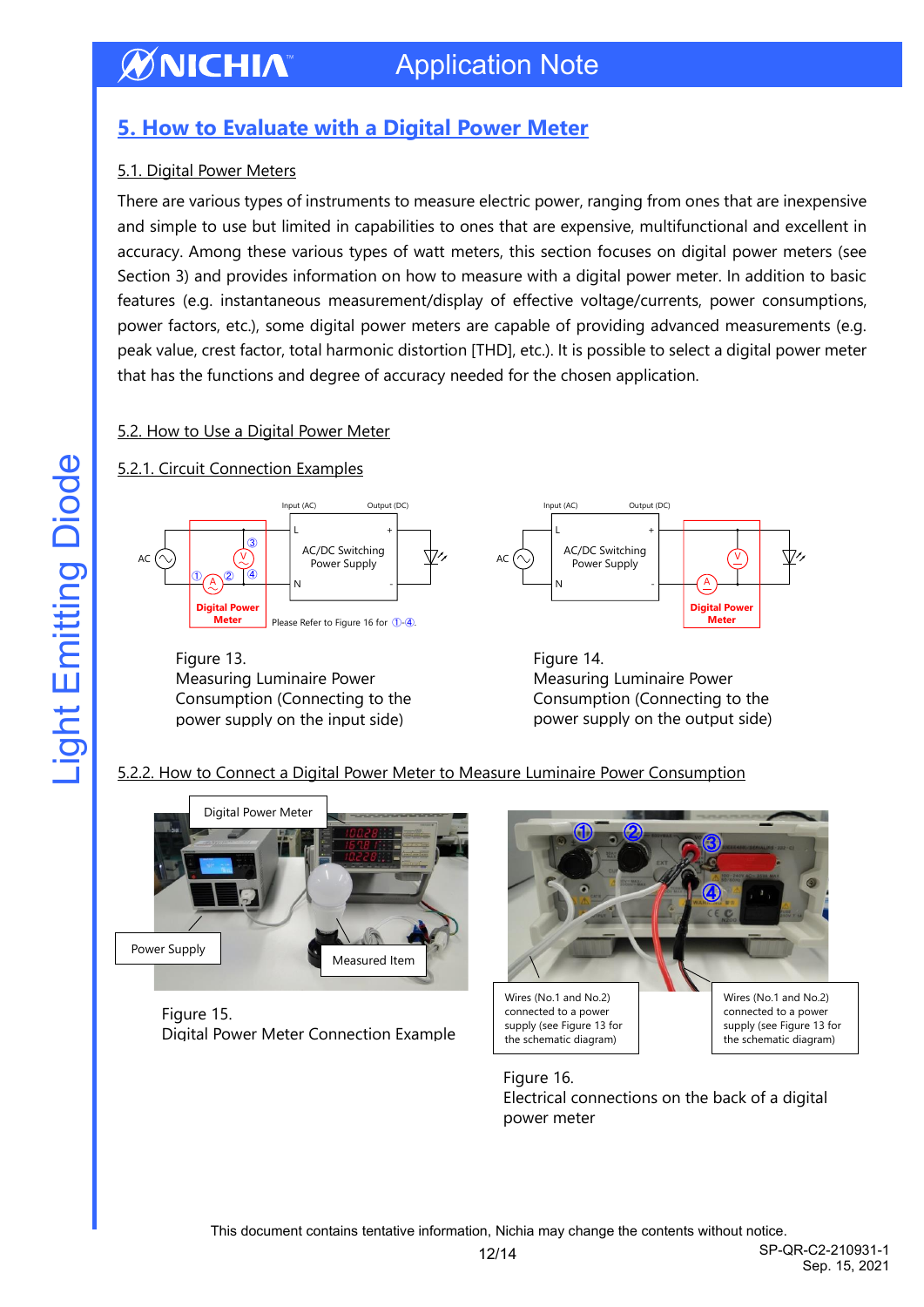# Application Note

### 5.2.3. How a Digital Power Meter Displays Measurement Results



Figure 17. Display of Measurement Results (Example)

Digital power meters display measurement result in numbers (see Figure 17). In the above example, the digital power meter is displaying effective voltage (Display A), effective current (Display B) and effective power (i.e. power consumption [Display C]); it can show other measurement results (e.g. apparent power [VA], power factor [PF], etc.) on these displays.

### <span id="page-12-0"></span>**6. Summary**

**ØNICHIA** 

This application note only provides information of how to measure electrical power with an oscilloscope and digital power meter (i.e. watt meter). There are many other types of instruments available for power measurement. Consider the purposes/requirements and select the appropriate instruments for the chosen application.